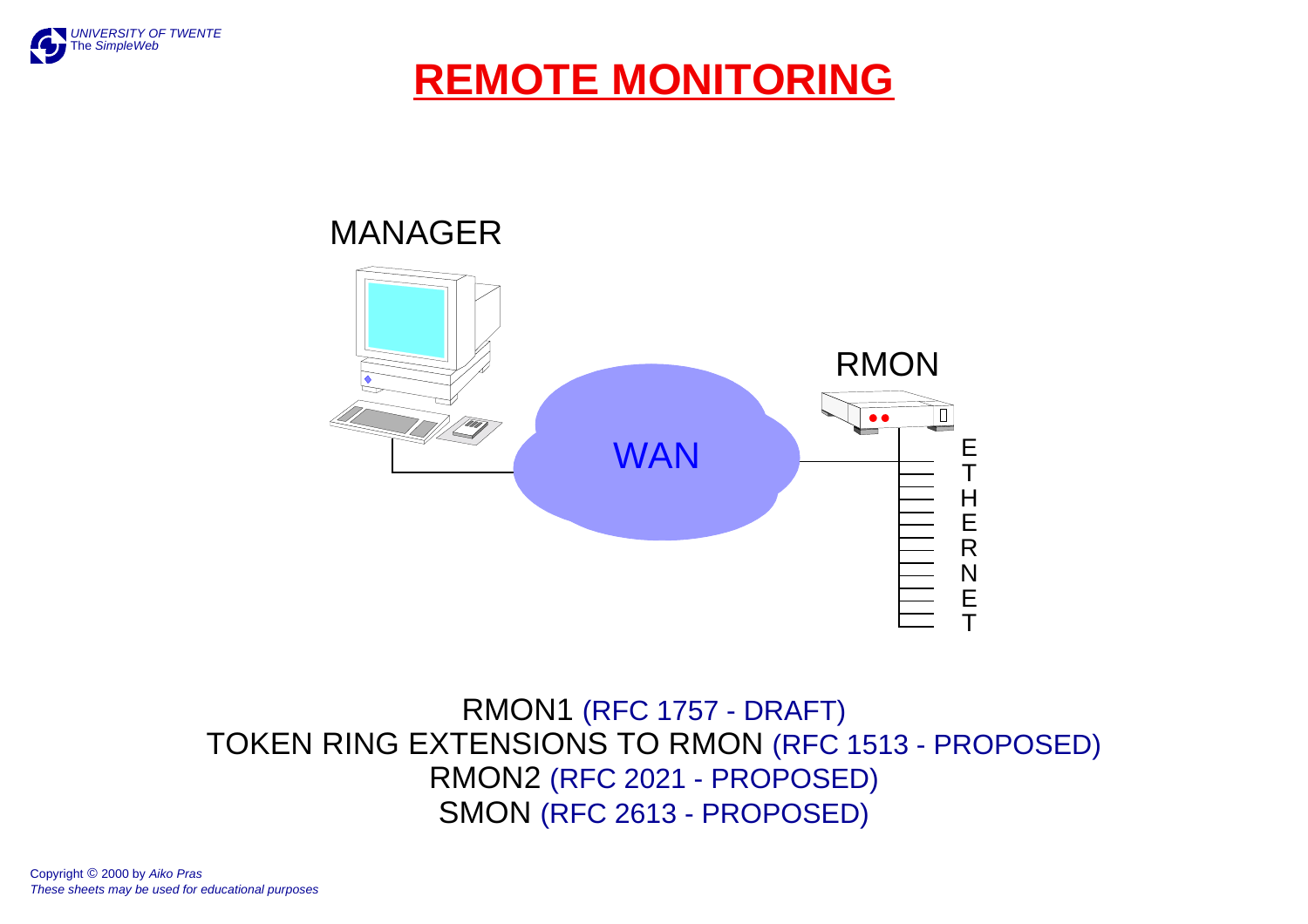

# **RMON1 GROUPS**

NINE GROUPS:

- STATISTICS
	- HISTORY
		- HOST
- HOST TOP N
- TRAFFIC MATRIX
	- ALARMS
	- FILTERS
- PACKET CAPTURE
	- EVENTS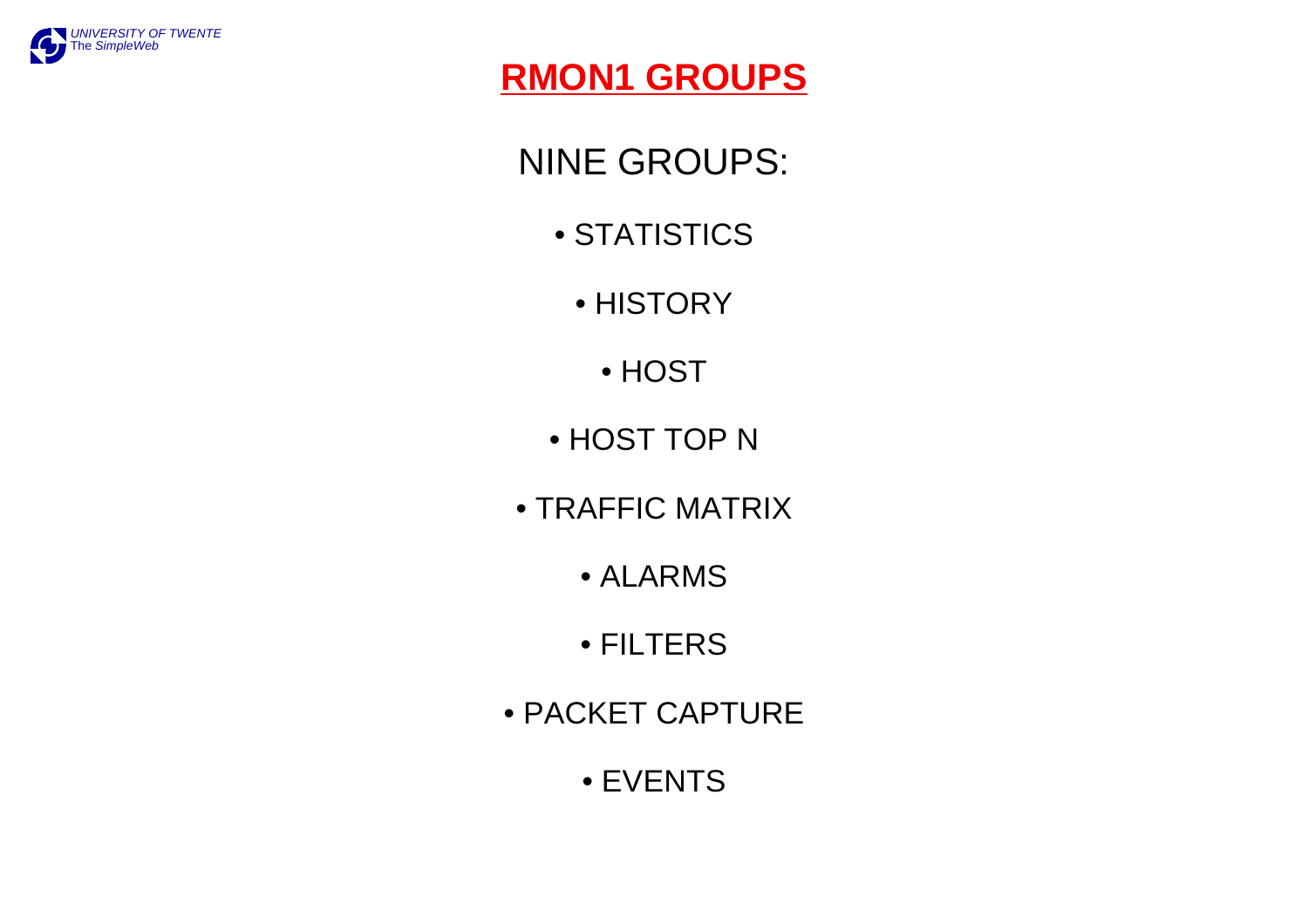

### **STATISTICS GROUP**

# **KEEPS STATISTICS PER ETHERNET SEGMENT**

## **SHOWS:**

- PACKETS
- OCTETS
- BROADCASTS
- MULTICASTS
- COLLISIONS
	- ERRORS

# **KEEPS TRACK OF PACKET SIZE DISTRIBUTION:**

- 65 127 OCTETS
- 128 255 OCTETS
- 256 511 OCTETS
- 512 1023 OCTETS
- 1024 1518 OCTETS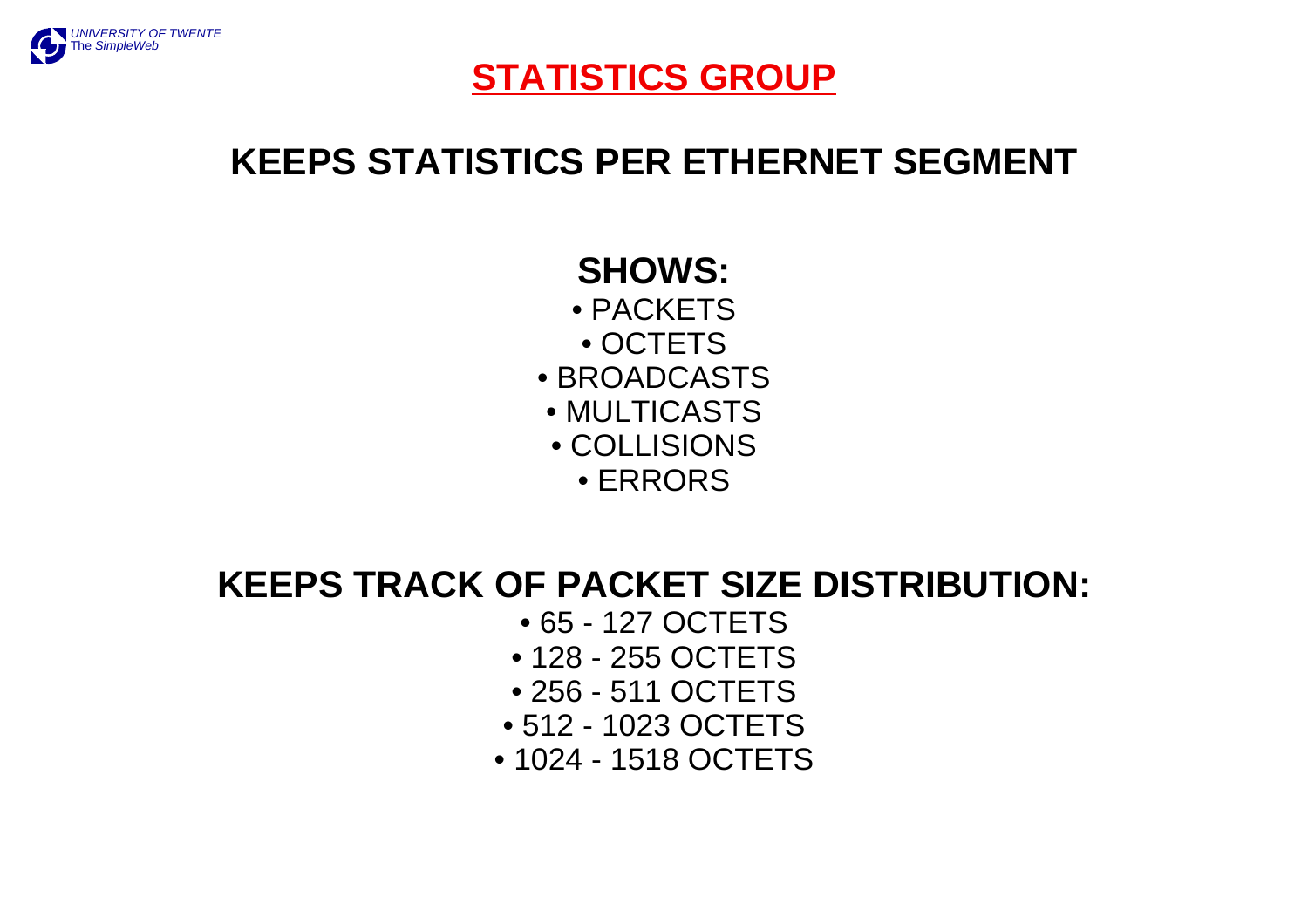

**STATISTICS GROUP - ERRORS**

|                            | $< 64$ Bytes | 64 to 1518                 | >1518 bytes |
|----------------------------|--------------|----------------------------|-------------|
| <b>WELL-FORMED PACKETS</b> | undersize    | GOOD!                      | oversize    |
| <b>BAD FCS ERRORS</b>      | fragments    | CRC or<br>alignment errors | jabber      |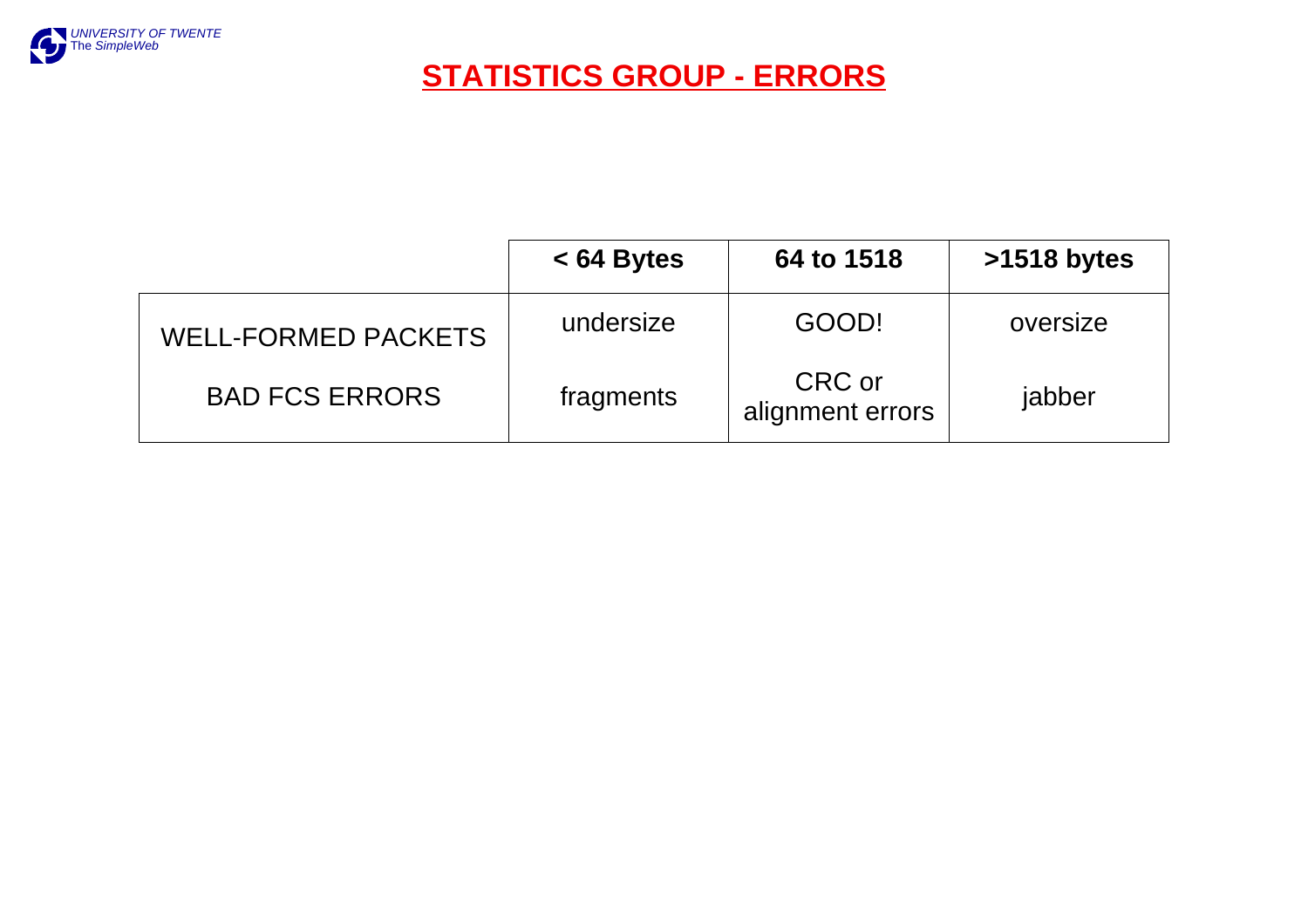

### **HISTORY GROUP**

#### STORES INFORMATION OF STATISTICS GROUPEXCEPT PACKET SIZE DISTRIBUTION

### USES A CIRCULAR BUFFER• BUCKETS• SIZE MAY BE SET BY MANAGER

#### MANAGER MAY SET: • THE ETHERNET SEGMENTS (INTERFACES) • SAMPLING INTERVAL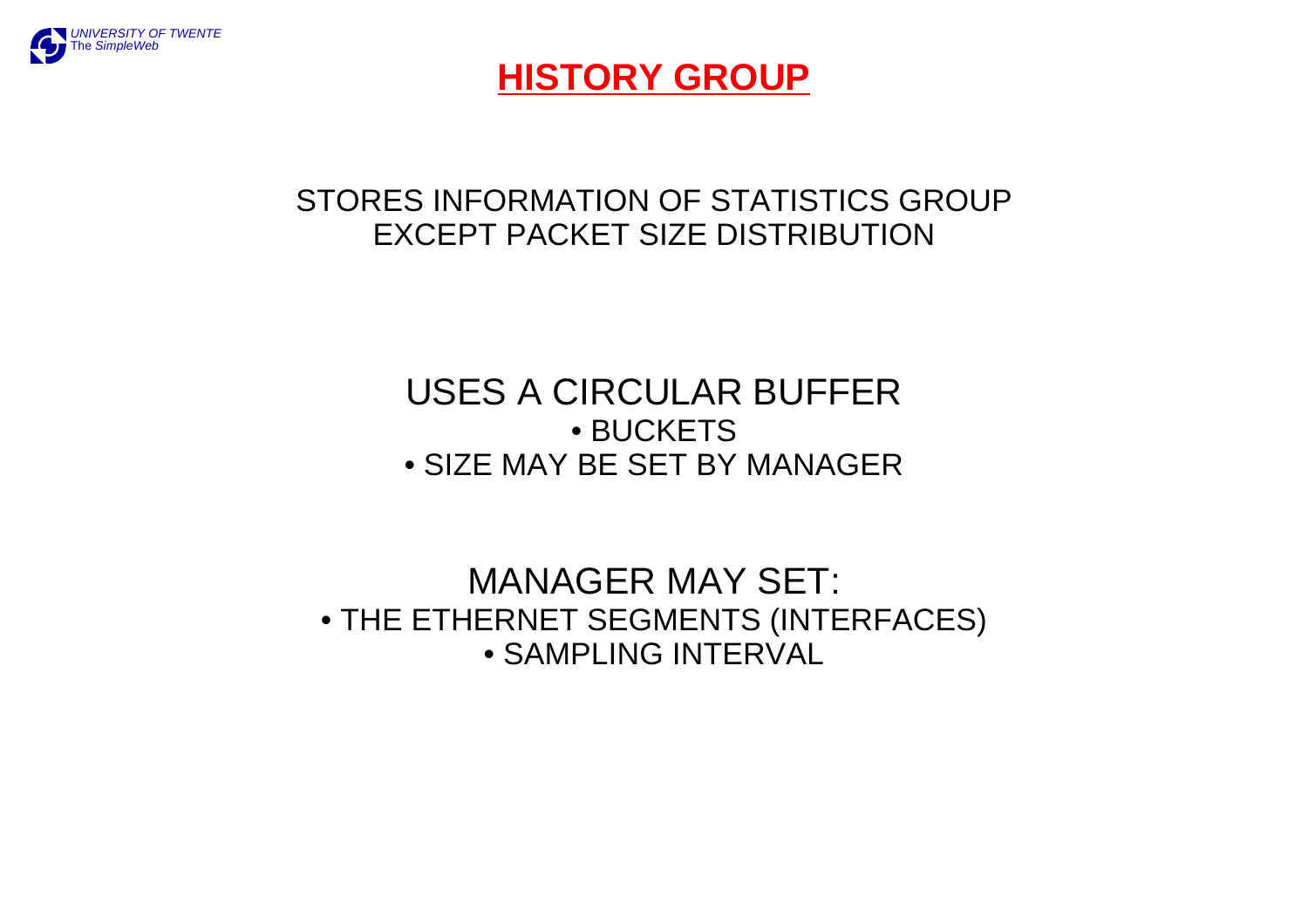

## **HOST INFORMATION**

• HOST• HOST TOP N

IN / OUT: PACKETS / OCTETS

> OUT: BROADCASTSMULTICASTSERRORS

INFORMATION INDEXED BY: • INTERFACE AND MAC ADDRESS (hostTable) • CREATION TIME (hostTimetable) • SORTED ON SOME VARIABLE VALUE (hostTopN)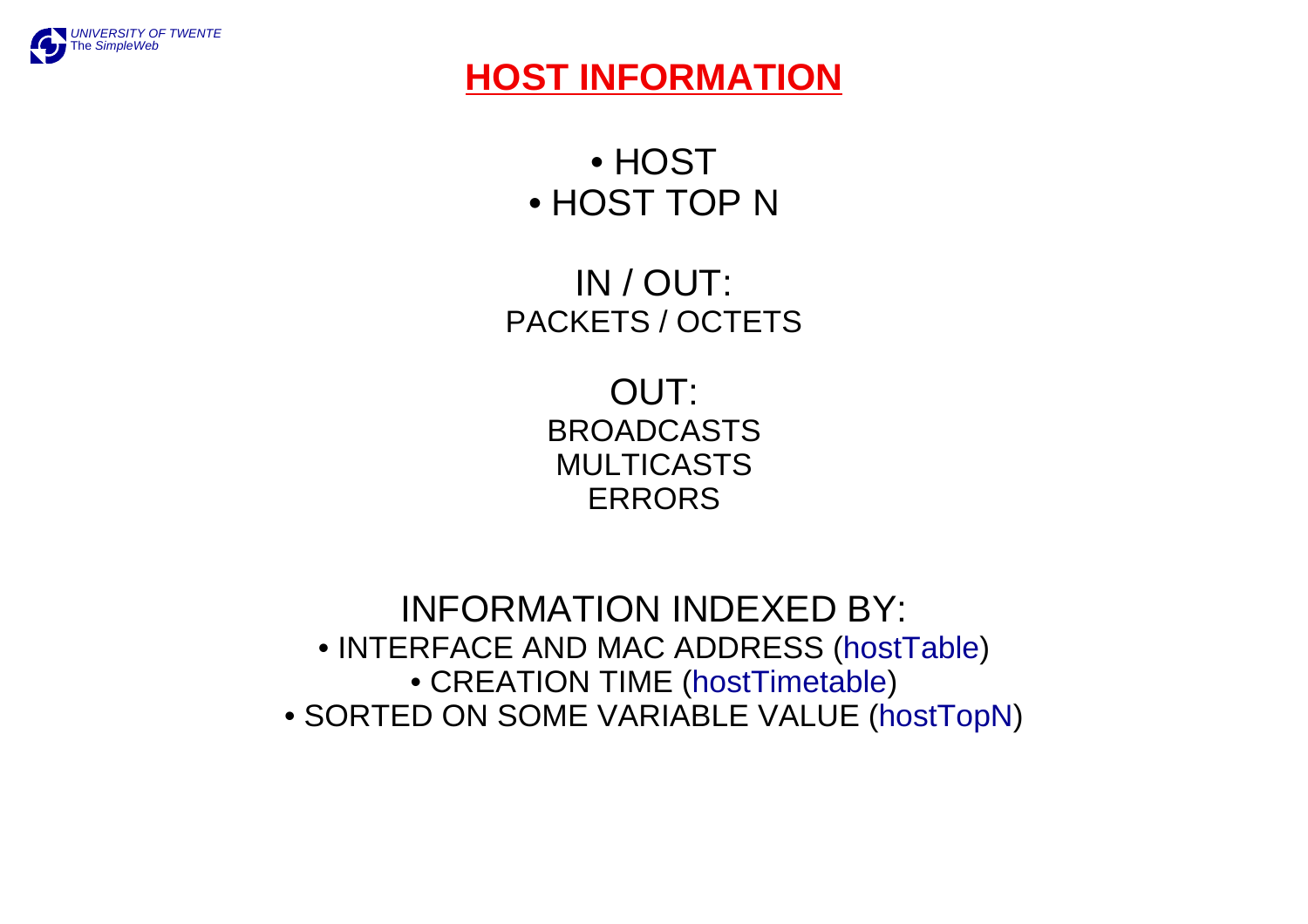

### **TRAFFIC MATRIX**

#### FOR EACH SOURCE & DESTINATION• PACKETS • OCTETS • ERRORS

### USEFUL: • TO PROVIDE "WHAT IF" ANALYSIS • TO DETECT INTRUDERS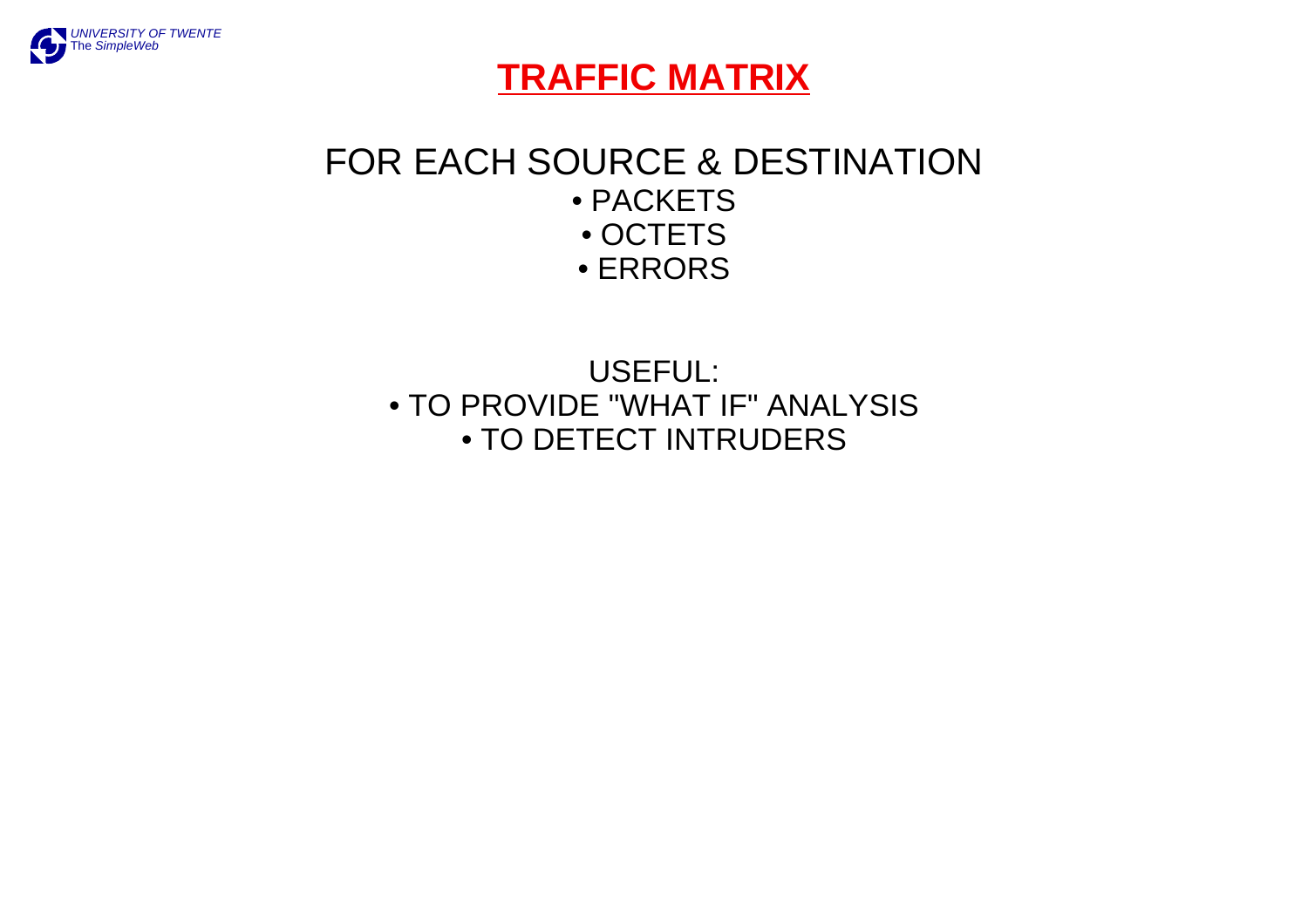

### **ALARM GROUP**



#### ABSOLUTE OR DELTA VALUES

TRIGGERS ON: • RISING ALARM • FALLING ALARM• RISING OR FALLING ALARM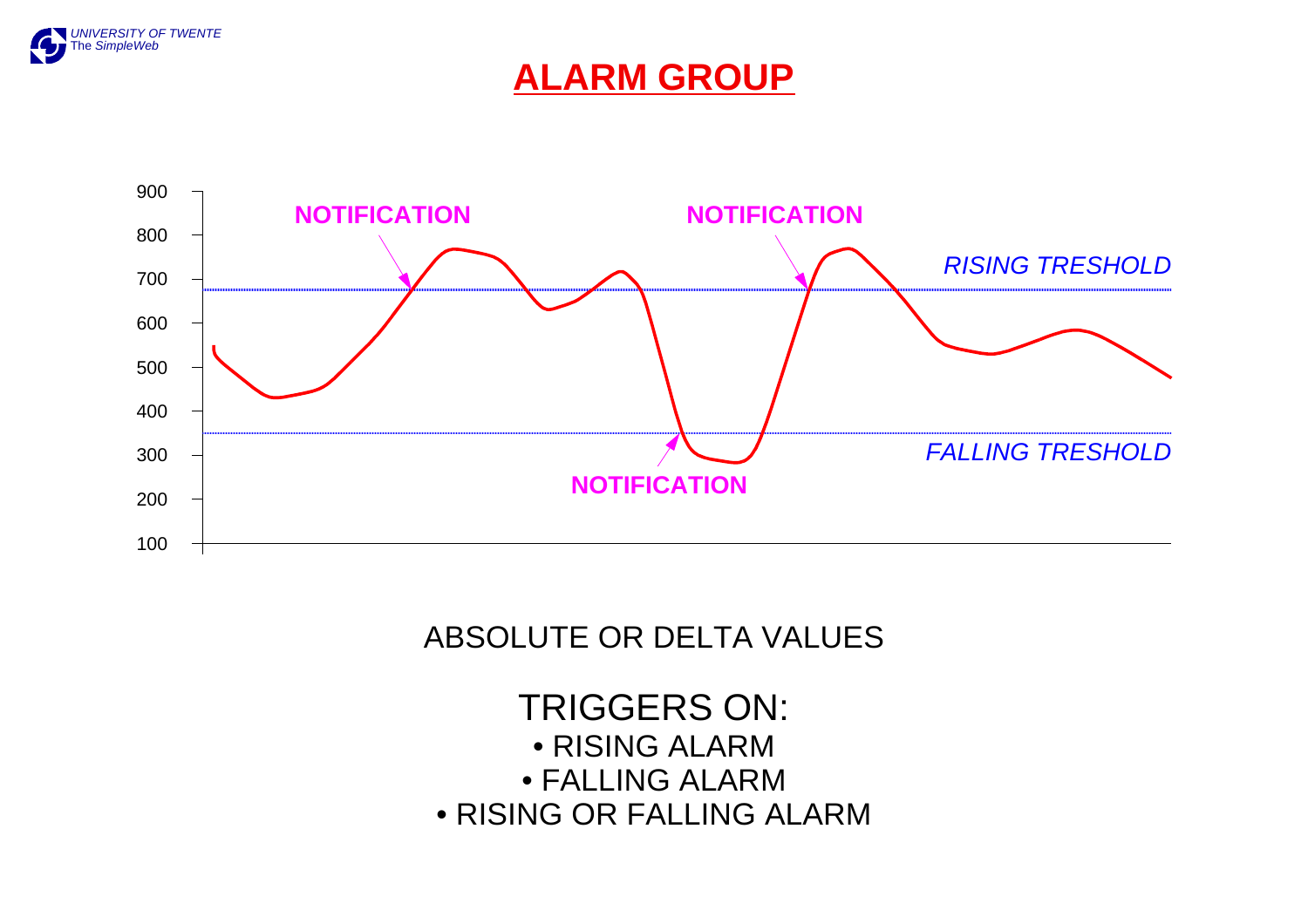# **OTHER GROUPS**



FILTER GROUP• TO COUNT PACKETS THAT CARRY A SPECIFIC BIT-PATTERN

> PACKET CAPTURE GROUP• TO STORE SPECIFIC PACKETS

EVENT GROUP• TO DEFINE THE VARIOUS EVENTS • TO DETERMINE ON LOGGING AND / OR TRANSMISSION OF TRAPS